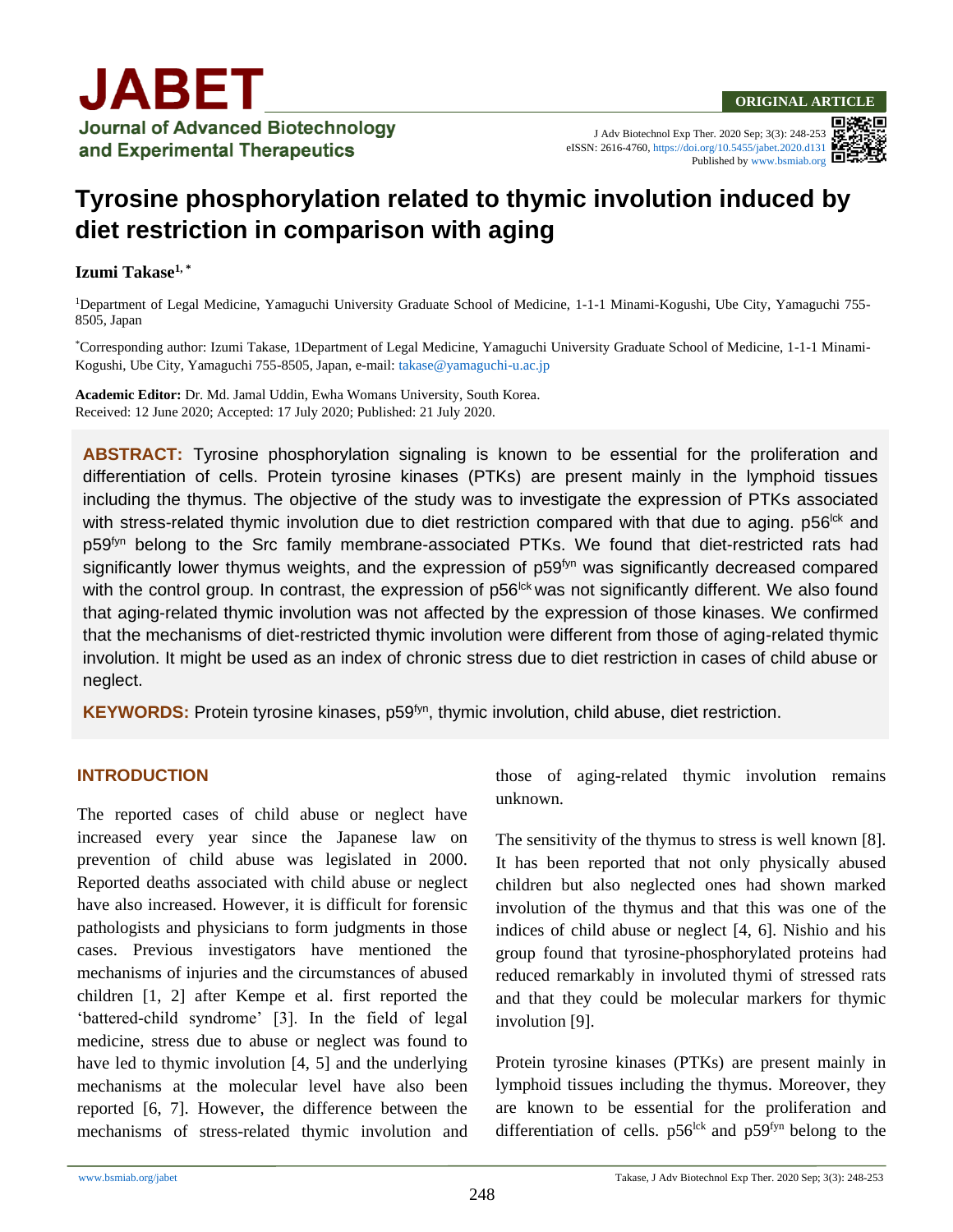Src family membrane-associated PTKs  $[10]$ . p56<sup>lck</sup> is principally expressed in all T lymphocytes and is involved in signal transduction for the development of T cells in the thymus and for positive selection [11-13]. p59fyn is universally expressed but is expressed highly in the brain and the thymus, and it has been shown to play a critical role in T-cell receptor signaling of mature thymocytes [14, 15]. Additionally, Nishio suggested that p59 fyn is involved in fasting-induced thymic involution [16].

In the present study, we compared the mechanisms of stress-related thymic involution with those of agingrelated thymic involution using anti- $p56$ <sup>lck</sup> and antip59fyn antibodies.

## **MATERIALS AND METHODS**

#### **Chemicals and reagents**

The homogenizing buffer contained 20 mM Tris-HCl (pH 7.4), 1% Nonidet P-40, 2 mM ethylenediamine-N,N,N',N'-tetra-acetic acid (EDTA), 2 mM ethylene glycol bis-N,N,N',N'-tetraacetic acid (EGTA), 2 mM sodium orthovanadate, 0.3 mg/ml benzamidine, 10 μg/ml leupeptin and 10 μg/ml aminoethyl benzenesulfonyl fluoride (AEBSF). Bicinchoninic acid protein assay reagent was purchased from Pierce, USA. Prestained Broad Range SDS-PAGE Standards for molecular weight estimation purchased from BIO-RAD, USA was used. The antibodies of clone 4G10 (1:200 dilution, Catalog # 05-321, RRID: AB\_309678, Upstate Biotechnology, Inc., USA),  $p56^{lck}$  (1:100 dilution, Catalog # sc-433, RRID:AB\_627880, Santa Cruz Biotechnology, Inc., USA ) and  $p59<sup>fyn</sup>$  (1:100 dilution, Catalog # sc-16, RRID:AB 631528, Santa Cruz Biotechnology, Inc., USA) were used. The HRPconjugated secondary antibody was purchased from DAKO A/S, Denmark.

#### **Animal study**

## *Diet restriction model*

Eight 4-week-old adolescent male Sprague-Dawley rats were used. The rats were housed in a stainless mesh cage and acclimatized to the environmental conditions for 3 days. They were divided into two groups: control rats (n=4) and stressed rats (n=4). Food (standard rat rearing pellets) and water were provided ad libitum to the control group. The stressed group had access to food every other day for two weeks with ad libitum access to water.

### *Aging model*

Four 3-week-old, three 8-week-old and three aged male Sprague-Dawley rats were used. Each group was housed in a stainless mesh cage for 3 days as acclimation period. Food and water were provided ad libitum to all groups.

## **Animal ethics**

All experimental procedures were performed in accordance with the Guide for the Care and Use of Laboratory Animals of the Animal Research Laboratory, Osaka Medical College, Japan and approved by Osaka Medical College Animal Care and Use Committee (Protocol #:2019-110).

# **Western blot analysis**

All rats were sacrificed and their thymi were excised. Immediately after the excision, they were weighed and homogenized in ten volumes of homogenizing buffer for 40 sec using a polytron homogenizer. The homogenate was centrifuged at 15,000 g for 30 min. The supernatant was collected, and protein concentrations were determined by bicinchoninic acid protein assay reagent. The same amount of protein was subjected to 10% SDSpolyacrylamide gel electrophoresis with Prestained Broad Range SDS-PAGE Standards for molecular weight estimation. They were then transferred to Polyvinylidene difluoride (PVDF) membranes (Millipore 0.45 μm) in a Bio-Rad apparatus at 100 V for 1 h. The membranes were blocked for 30 min at room temperature with 5% milk in TBS. The blots were then incubated overnight at room temperature with the mouse monoclonal anti-phosphotyrosine antibody (clone 4G10), the mouse monoclonal anti- $p56$ <sup>lck</sup> antibody and the rabbit polyclonal anti- $p59<sup>fyn</sup>$  antibody followed by incubation for 1 h with a secondary antibody (horseradish peroxidase-conjugated). Immunoreactive bands were visualized using a SuperSignal CL-HRP substrate system (Pierce). We replicated this experiment three times.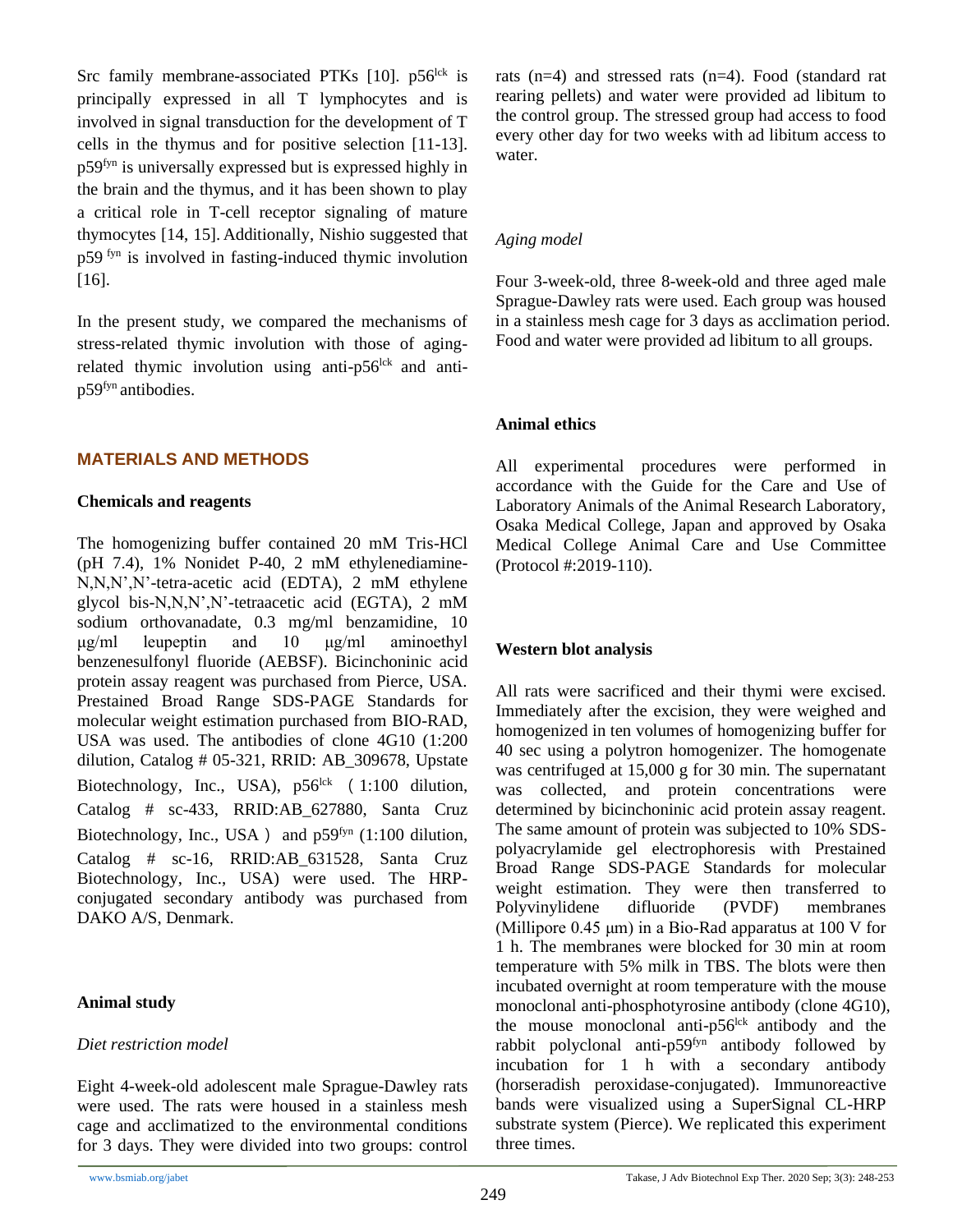#### **Statistical analysis**

Statistical significance of the differences between the groups was determined by Mann-Whitney's U test. Differences were considered significant at P<0.05. All statistical analyses were conducted using IBM SPSS Statistics (IBM Japan, Ltd. Tokyo, Japan).

#### **RESULTS**

#### **The effects of stress due to diet restriction**

The stressed group had significantly lower body weights, lower thymus weights and thymus/body weight ratios than the control group (Figure 1). Furthermore, Western blot analysis revealed that the expression of tyrosinephosphorylated proteins (4G10) and p59fyn were significantly decreased in the stress group compared with the control group, although the expression of T lymphocyte p56<sup>lck</sup> was not significantly different (Figure 2).



**Figure 1.** The differences of body weights, thymus weights and thymus/body weight ratios between the control group and the stressed group in the diet restriction model compared to each control set as 100% (\*\*\*p<0.001,  $*$  $p<0.01$ ).

The decrease in expression of 4G10 reflected the decrease in overall tyrosine phosphorylation signaling, that is, stress due to diet restriction lowered the levels of overall tyrosine phosphorylation signaling in the thymi. Of tyrosine-phosphorylated proteins,  $p59<sup>fyn</sup>$  was significantly affected by stress due to diet restriction remarkably different from p56<sup>lck</sup>.



**Figure 2.** Representative Western blots of 4G10 (A),  $p59^{fyn}$  (B) and  $p56^{lck}$  (C) in the diet restriction model. Numerical digits at the bottom of each figure showed the intensity of each band compared to that of each control group set as 100 using Image J (NIH, USA).

## **The changes of thymus/body weight ratios in the aging model**

Thymus/body weight ratios were decreased with age (Figure 3,  $p<0.01$ ). The phenomenon called 'physiologic thymic involution (or atrophy)' was demonstrated. Usually this phenomenon is noticeable after puberty in humans followed by gradual replacement of the parenchymal tissue by fat, which leads to reduction in thymic size. This aging-related thymic involution in our rat model was not associated with the changes of expression of tyrosine-phosphorylated proteins (4G10),  $p59<sup>fyn</sup>$  and  $p56<sup>lck</sup>$  (Figure 4).

# **A comparison between the diet restriction model and the aging model**

These results showed that the mechanisms of thymic involution due to diet restriction stress is evidently different from those by physiological changes.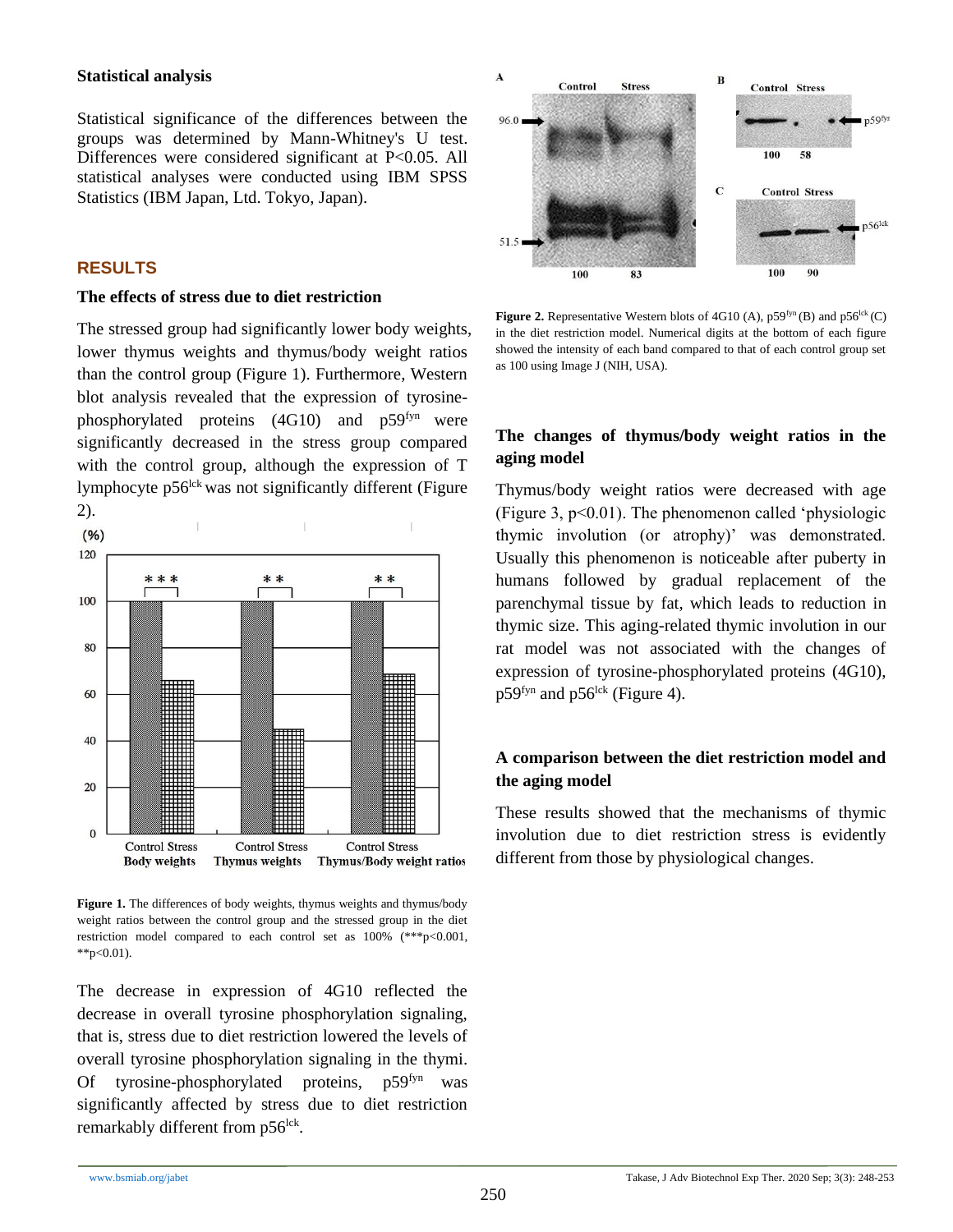

**Figure 3.** The changes of thymus/body weight ratios of the 3-week-old group, the 8-week-old group and the aged group in the aging model  $(***p<0.001$ , \*\*p<0.01) demonstrated the phenomenon called 'physiologic thymic involution (or atrophy)'.



**Figure 4.** Representative Western blots of 4G10 (A),  $p59^{fyn}$  (B) and  $p56^{lck}$  (C) of the 3-week-old group, the 8-week-old group and the aged group in the aging model.

#### **DISCUSSION**

The major finding of this paper is that thymic involution induced by stress due to diet restriction is accompanied by a decrease of p59fyn. Furthermore, our results confirmed the difference between the mechanisms of stress-related thymic involution due to diet restriction and those of aging-related thymic involution at the molecular level. The enzymatic activities of  $p56$ <sup>lck</sup> and p59fyn are regulated by protein tyrosine phosphatases, CD45. When antigens are recognized, CD45

dephosphorylates  $p56^{lck}$  and  $p59^{fyn}$  on tyrosine residues 505 and 528, respectively. Then,  $p56^{lck}$  and  $p59f<sup>yn</sup>$  are autophosphorylated on tyrosine residues 394 and 417 in the catalytic kinase domain, respectively. Active  $p56<sup>lck</sup>$ and p59fyn phosphorylate the CD3ζ chain which permits association of ZAP-70 with the TCR/CD3 complex. As a result, antigen-induced signaling is transduced [10]. Although we also investigated the expression of ZAP-70 (the rabbit polyclonal anti-ZAP-70 antibody, Santa Cruz Biotechnology, USA) by Western blotting in the diet restriction model, no significant differences were detected (data not shown). This indicates that the signal transduction pathways mediated by molecules other than ZAP-70 might be involved in stress-related thymic involution.

Furthermore, the kinase activities of Src family kinases such as  $p56^{lck}$  and  $p59^{fyn}$  are repressed by phosphorylation of one of cytoplasmic protein tyrosine kinases, p50<sup>csk</sup> which is present at the highest level in lymphoid tissues [17]. We performed Western blotting analysis using the anti- $p50<sup>csk</sup>$  antibody in the diet restriction model. However, a significant difference between the stressed group and the control group was not detected (data not shown).

To identify the signal transduction pathway in stressrelated thymic involution, further immunological studies, including identifying the downstream targets of fyn, such as either PI(3)K or ADAP that lead to cytotoxicity or cytokine production [18], will be needed. Tanegashima et al. found that although the relative number of CD4+CD8+ double-positive thymocytes were markedly decreased and the CD4+CD8− and CD4−CD8+ subsets were relatively increased in neglected children, marked alteration of subpopulations was not observed in the physiologically involuted thymus caused by aging [7]. Moreover, in  $p56^{lck}$ deficient mice, the absolute numbers of single-positive and CD4+CD8+ double-positive thymocytes were substantially reduced compared with normal littermates [10].

In our study, although the expression of  $p56<sup>lck</sup>$  in the stressed group was not different from the control group, the expression of  $p59<sup>fyn</sup>$  in the stressed group was significantly decreased. These results suggest that p59<sup>fyn</sup> might contribute to the alteration of subpopulations in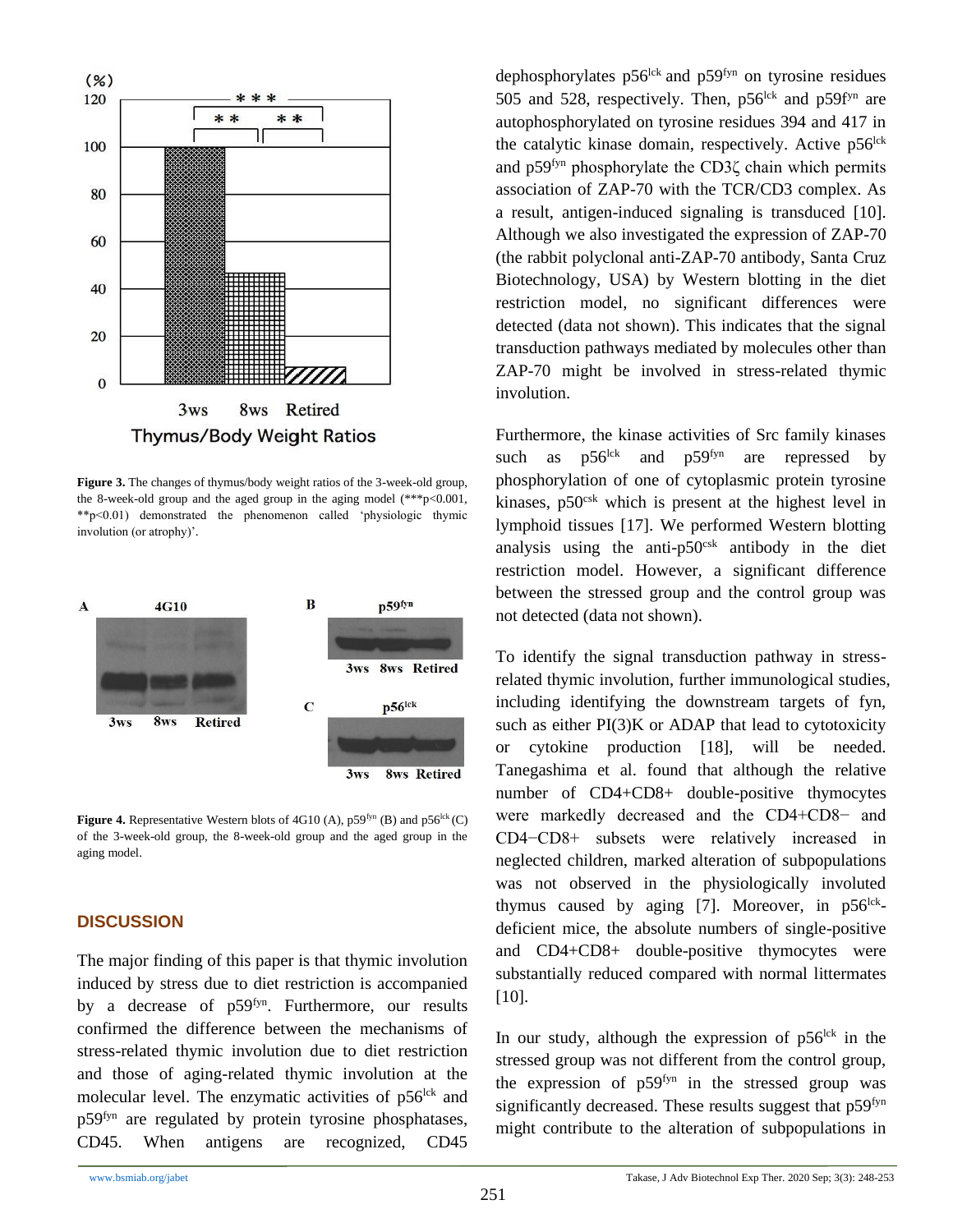stress-related thymic involution. In the thymus, the capacity of leptin to reduce the rate of apoptosis and a tight connection between thymic function in malnutrition and leptin activity have been demonstrated [19, 20]. Leptin also might have played an important role in our diet restriction model.

Expression of those tyrosine-phosphorylated proteins in thymi of abused or neglected children will need to be examined. This method could contribute to the evaluation of the degree and duration of abuse or neglect. Moreover, analyzing the tyrosine- phosphorylated proteins in human peripheral T lymphocytes might assist physicians in judging whether a child has been abused or neglected for a long period.

#### **ACKNOWLEDGEMENTS**

I would thank Prof. Hajime Nishio (Hyogo College of Medicine, Hyogo, Japan) for technical direction, Dr. Hiroko Kishi (Yamaguchi University Graduate School of Medicine, Yamaguchi, Japan) for technical advice, Dr. Masayuki Tokunaga (Yamaguchi University Graduate School of Medicine, Yamaguchi, Japan) for technical support and Prof. Koichi Suzuki (Osaka Medical College, Osaka, Japan) for his sound advice.

## **CONFLICTS OF INTEREST**

The author declares no conflict of interest.

# **AUTHORS CONTRIBUTION**

Izumi Takase performed the experiments, analyzed the data and wrote the manuscript.

## **REFERENCES**

[1] Halsey NA, Frentz JM, Tucker TW, [Sproles](https://pubmed.ncbi.nlm.nih.gov/?term=Sproles+T&cauthor_id=6136704) T, [Redding](https://pubmed.ncbi.nlm.nih.gov/?term=Redding+J&cauthor_id=6136704) J, [Daum](https://pubmed.ncbi.nlm.nih.gov/?term=Daum+RS&cauthor_id=6136704) RS. Recurrent nosocomial polymicrobial sepsis secondary to child abuse. Lancet. 1996; 2: 558-560.

- [2] Zohar Y, Avidan G, Shvili Y, et al. Otolaryngologic cases of Munchausen's syndrome. Laryngoscope. 1987; 97: 201-203.
- [3] Kempe CH, Silverman FN, Steele BF, [Droegemueller W,](https://jamanetwork.com/searchresults?author=William+Droegemueller&q=William+Droegemueller)  [Silver HK.](https://jamanetwork.com/searchresults?author=Henry+K.+Silver&q=Henry+K.+Silver) The battered-child syndrome. J Am Med Assoc. 1962; 181: 17-24.
- [4] Fukunaga T. Discussion of "a case of panhypogammagloblinemia masquerading As child abuse" with regard to the involution of thymus. J Forensic Sci. 1990; 35: 232-234.
- [5] Ohshima T, Nakaya T, Saito K, [Maeda](https://pubmed.ncbi.nlm.nih.gov/?term=Maeda+H&cauthor_id=1911416) H, [Nagano](https://pubmed.ncbi.nlm.nih.gov/?term=Nagano+T&cauthor_id=1911416) T. Child neglect followed by marked thymic involution and fatal systemic pseudomonas infection. Int J Legal Med. 1991; 104: 167-171.
- [6] Fukunaga T, Mizoi Y, Yamashita A, [Yamada](https://pubmed.ncbi.nlm.nih.gov/?term=Yamada+M&cauthor_id=1568682) M, [Yamamoto](https://pubmed.ncbi.nlm.nih.gov/?term=Yamamoto+Y&cauthor_id=1568682) Y, [Tatsuno](https://pubmed.ncbi.nlm.nih.gov/?term=Tatsuno+Y&cauthor_id=1568682) Y, et al. Thymus of abused/neglected children. Forensic Sci Int. 1992; 53: 69-79.
- [7] Tanegashima A, Yamamoto H, Yada I, [Fukunaga](https://pubmed.ncbi.nlm.nih.gov/?term=Fukunaga+T&cauthor_id=10376338) T. Estimation of stress in child neglect from thymic involution. Forensic Sci Int. 1999; 101: 55-63.
- [8] Selye H. Stress. In: The physiology and pathology of exposure to stress. Acta Inc: Montreal, 1950, pp 452-488.
- [9] Nishio H, Matsui K, Tsuji H, [Tamura](https://pubmed.ncbi.nlm.nih.gov/?term=Tamura+A&cauthor_id=10842030) A, [Suzuki](https://pubmed.ncbi.nlm.nih.gov/?term=Suzuki+K&cauthor_id=10842030) K. Immunohistochemical study of tyrosine phosphorylation signaling in the involuted thymus. Forensic Sci Int. 2000; 110: 189-198.
- [10] Penninger JM, Wallace VA, Kishihara K, [Mak](https://pubmed.ncbi.nlm.nih.gov/?term=Mak+TW&cauthor_id=8282313) TW. The role of p56lck and p59fyn tyrosine kinases and CD45 protein tyrosine phosphatase in T-cell development and clonal selection. Immunol Rev. 1993; 135: 183-214.
- [11] Wallace VA, Kawai K, Levelt CN, [Kishihara](https://onlinelibrary.wiley.com/action/doSearch?ContribAuthorStored=Kishihara%2C+Kenji) K, [Molina](https://onlinelibrary.wiley.com/action/doSearch?ContribAuthorStored=Molina%2C+Thierry) T, [Timms](https://onlinelibrary.wiley.com/action/doSearch?ContribAuthorStored=Timms%2C+Emma) E, et al. T lymphocyte development in  $p56$ <sup>lck</sup> deficient mice: allelic exclusion of the TcRβ locus is incomplete but thymocyte development is not restored by TcRβ or TcR αβ transgenes. Eur J Immunol. 1995; 25: 1312-1318.
- [12] Sohn SJ, Forbush KA, Pan XC, [Perlmutter](https://pubmed.ncbi.nlm.nih.gov/?term=Perlmutter+RM&cauthor_id=11160274) RM. Activated p56lck directs maturation of both CD4 and CD8 single-positive thymocytes. J Immunol. 2001; 166: 2209-2217.
- [13] van Oers NSC, Killeen N, Weiss A. Lck regulates the tyrosine phosphorylation of the T cell receptor subunits and ZAP-70 in murine thymocytes. J Exp Med. 1996; 183: 1053-1062.
- [14] Campion AL, Lucas B, Dautigny N, Léaument S, Vasseur F, Pénit C. Quantitative and qualitative adjustment of thymic T cell production by clonal expansion of premigrant thymocytes. J Immunol. 2002; 168: 1664-1671.
- [15] Utting O, The S-J and The H-S. T cells expressing receptors of different affinity for antigen ligands reveal a unique role for p56fyn in T cell development and optimal